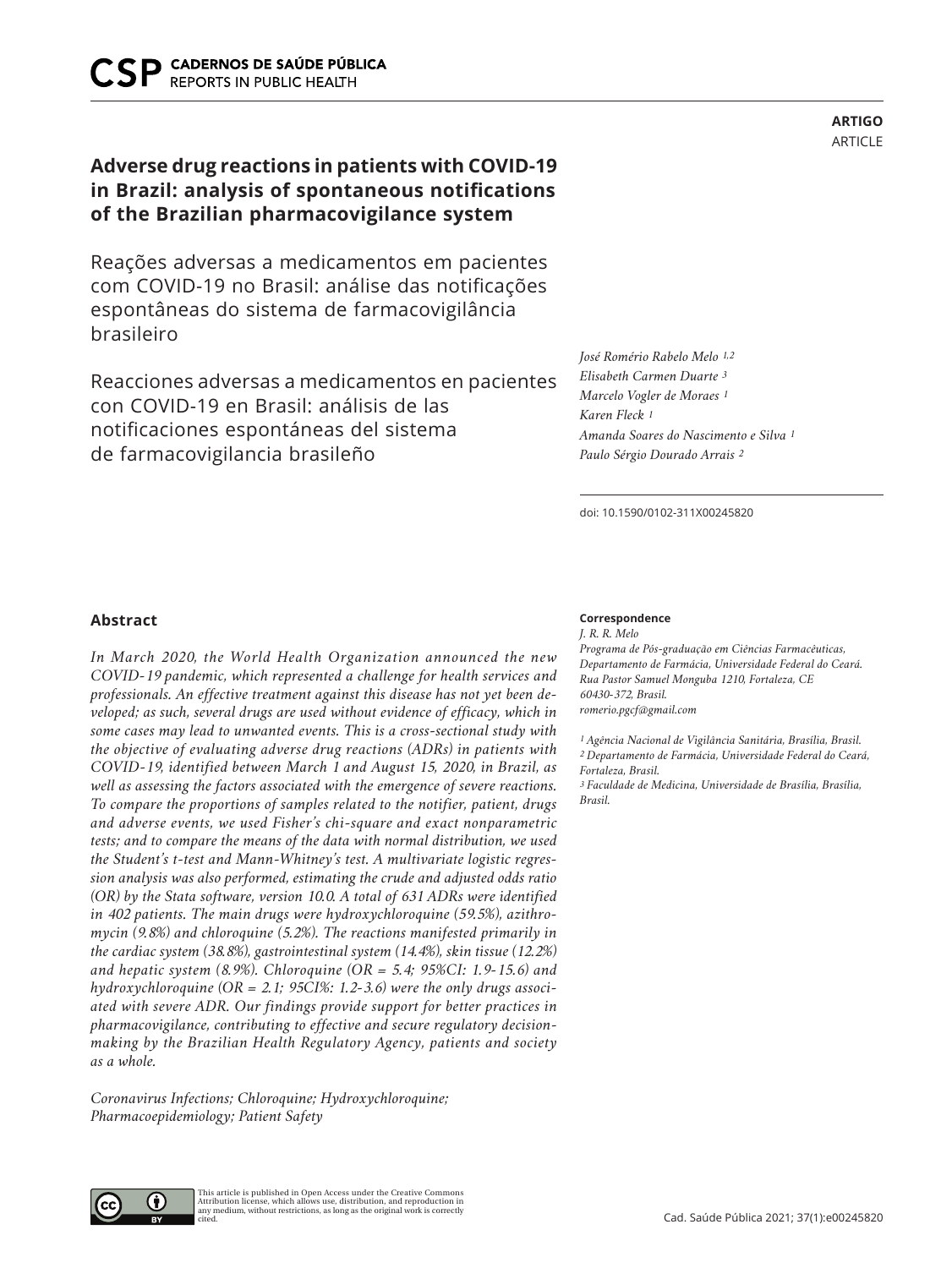# **Introduction**

On December 31, 2019, the World Health Organization (WHO) was notified of a new respiratory viral disease identified in Wuhan, China. On March 12, 2020, WHO declared that the world was facing a new pandemic. Genetic sequencing has suggested that it was a betacoronavirus linked to the SARS virus (SARS-CoV-2) 1, which causes the coronavirus disease 2019 (COVID-19). This virus binds to the enzyme ECA2 2 and has great power of dissemination among humans.

Data from WHO on August 15, 2020, confirmed 21,026,758 cases of COVID-19, with 755,786 deaths worldwide. The United States and Brazil are the countries with the highest number of confirmed cases of this disease and deaths in the world (World Health Organization. WHO coronavirus disease (COVID-19) dashboard. https://covid19.who.int/, accessed on 15/Aug/2020). The pandemic puts great pressure on health systems and has significant impact on public health and global economy 2,3,4. Up to that date, in Brazil, there have been 277,107 hospitalizations of people with COVID-19 (Ministério da Saúde. COVID-19: painel coronavírus. https://covid.saude.gov.br, accessed on 15/ Aug/2020).

Preliminary data from in vitro studies identified antiviral activities of chloroquine and hydroxychloroquine, and drugs associated with macrolide antibiotics, such as azithromycin. These drugs are recommended in some countries as therapeutic approaches against SARS-CoV-2. Although they have indication for other diseases, the use in this pandemic is still experimental; even compassionate use may pose health risks, due to the potential to cause adverse reactions (especially cardiotoxicity) 4,5,6.

Adverse drug reactions (ADRs) are a serious public health problem and contribute to increased morbidity and mortality as well as costs for both patients and health systems 7. ADRs can prolong the time of hospitalization of the patient, further aggravating the search for beds for new infected patients. Considering the limited amount of safety information for the treatment of COVID-19, this study aims to evaluate the adverse reactions identified in patients with the disease. This was carried out according to characteristics of patients, medications and reactions, as well as the identification of factors associated with the emergence of severe ADRs in these people.

# **Methodology**

This study follows the guidelines of the Strengthening the Reporting of Observational Studies in Epidemiology (STROBE) initiative.

#### **Study design and population**

This is a cross-sectional study, with descriptive-exploratory and analytical stages, using as data source individual case safety reports (ICSR) forwarded to the National Center for Monitoring of Medicines (CNMM) of the Brazilian Health Regulatory Agency (Anvisa).

The population consisted of COVID-19 patients who presented ADRs and were registered in the Brazilian pharmacovigilance system between March 1st, 2020, and August 15, 2020. The reports were tracked on the system using the words "COVID-19", "Coronavirus", "SARS-Cov", "Pneumonia", "Hydroxychloroquine", "Chloroquine", in the title of the notification and also by therapeutic indication of the drugs, according to the Medical Dictionary for Regulatory Activities (MedDRA), version 23 8, with the terms "COVID-19", "suspected COVID-19", and "treatment of COVID-19". All reports were reviewed before their inclusion in the study.

Causality was assessed using the WHO-UMC (Uppsala Monitoring Center) method 9,10. All drugs with the status of "interaction" in the reports were considered suspect, according to the ICH E2B guide (R3) 9. The severity of ADRs was classified according to the International Conference on Harmonisation of Technical Requirements for Registration of Pharmaceuticals for Human Use (ICH, Geneva, Switzerland) guide, which considers as severe ADRs any reaction that results in death, threat to life, causing hospitalization or prolonging hospitalization, resulting in disability, persistent or significant, or congenital anomaly 11.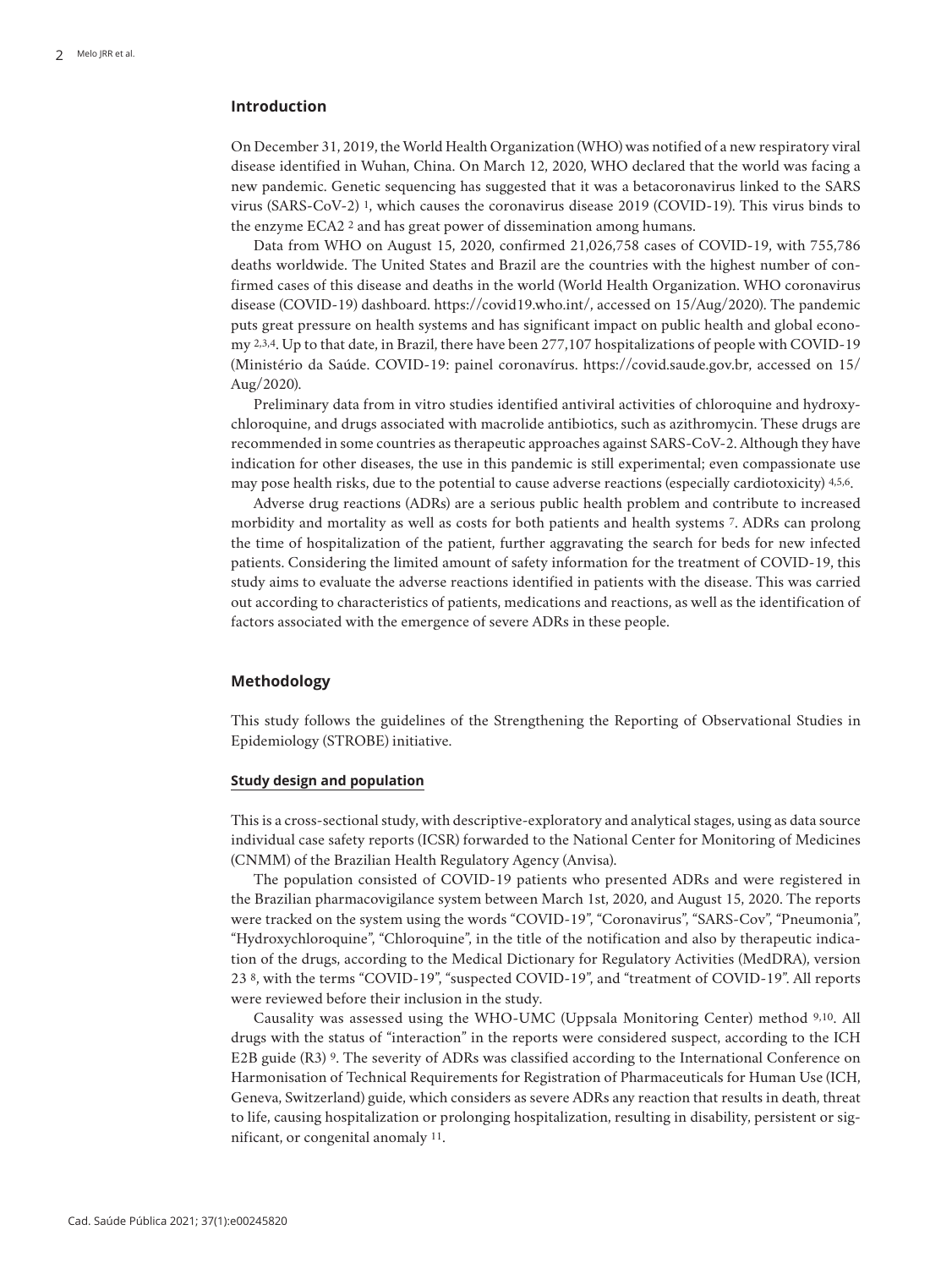#### **Database and structural information arrangements.**

The data source evaluated was VigiBase (https://www.who-umc.org/vigibase/vigibase/), a global database for receiving ICSR from countries that participate in the WHO drug monitoring program. This system was developed and maintained on behalf of WHO by the Uppsala Monitoring Center in Sweden 12.

Anvisa in 2019 declared VigiFlow (https://www.who-umc.org/global-pharmacovigilance/vigi flow/) as the official ADR notification system and adopted MedDRA as the standard dictionary of medical terms for these adverse reactions. In Brazil, this system was named VigiMed (http://antigo. anvisa.gov.br/vigimed). Thus, Anvisa complied with the ICH guideline that deals with data elements for transmission of adverse reactions (E2B guideline), and all concepts and methods used in this study, both for causality and severity assessment, are justified by the commitments of Anvisa, as a member of the ICH, and are used in its ADR-monitoring activities.

A report of a case of patients with ADR in VigiMed may generate several records in the database, depending on the number of drugs used and the reactions identified. For example, the ICSR of a patient who used three medications (A, B and C) and had two adverse reactions (X, Y) with the suspected drugs A and B, will create five records, with four drug-reaction pairs: two of drug A with each identified reaction (AX, AY), two of drug B (BX, BY), and one record for drug C as concomitant.

Each patient receives a unique ID and information on dosage, posology, or place of origin are repeated for each record created. Thus, the analyses can refer to the characteristics of the patient, notifier, drugs used and "drug-reaction" pairs, which are the reactions themselves. Due to the complexity of the data arrangements formed, the profile of patients, medications and drug-reactions pairs formed will be evaluated, since the analysis of severity, causality and outcome are based on the drug-reaction pair formed and not on the set of drugs used.

#### **Inclusion and exclusion criteria**

The ICSR of patients with COVID-19 reported in VigiMed during the study period were included, while those related to medication errors, ineffectiveness, or technical complaints of drugs wrongly inserted in VigiMed were excluded.

#### **Study variables**

The variables related to the characteristics of the notifier (state of residence, profession), patient (gender, age, number of drugs consumed, concomitant diseases), drugs involved (therapeutic class, cumulative dose, degree of suspicion) and ADRs (type, severity, causality) were evaluated. The drugs were classified according to the ATC (*Anatomical Therapeutical Chemical Classification System*) 13. The ADRs were classified with the MedDRA terminology, version 23.0 8, presented by system-organ-class (SOC) and preferred reaction terminology (PT).

Polypharmacy was defined as the consumption of five or more drugs 14. To improve the completeness of the variables, the ICSR were evaluated individually and, whenever possible, the information absent in the database was completed from the data present in the text fields of the reports.

#### **Statistical analyses**

In the descriptive stage, the variables of interest were categorized and described using relative frequencies. The proportions of ADR were estimated using point estimates or 95% confidence intervals (95%CI). In the analytical stage, the data were submitted to non-conditional logistic regression, having as dependent variable "severe reaction (yes, no)," and as explanatory (independent) the variables gender, age group, presence of comorbidities and medications used. Any given case was considered "severe reaction" whenever it met the ICH severe reaction criterion 11. For qualitative variables, we used the Pearson's chi-square nonparametric tests when the sample sizes were large and Fisher's exact test when they were small. To compare means and medians of samples with normal distribu-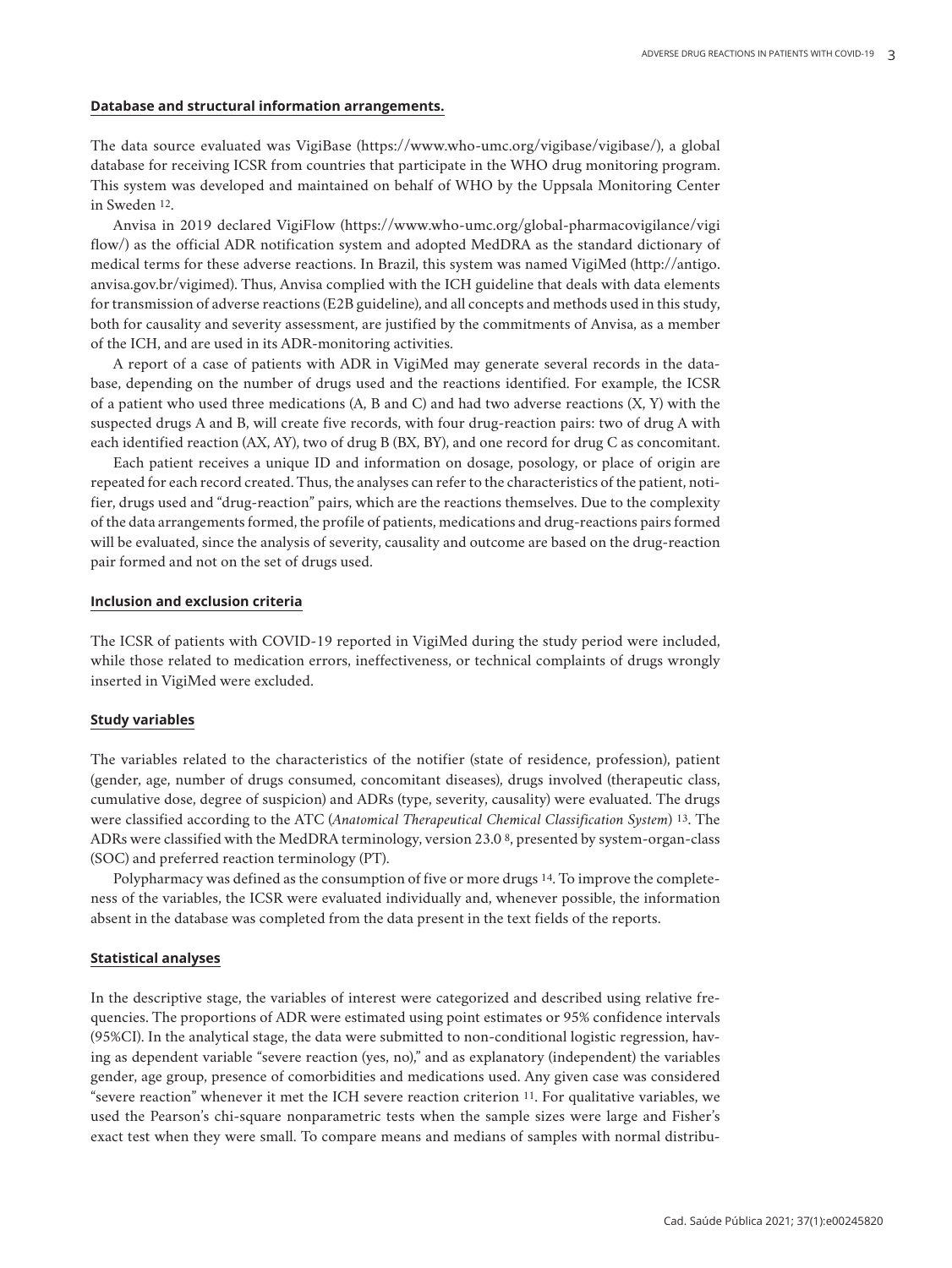tion, the t-test was used; in turn, the Mann-Whitney's test was used in small samples or with nonhomogeneous variances.

Crude and adjusted logistic regression models were estimated. In the bivariate analysis, variables considered to be candidates for multivariate analysis were identified as those with a level of statistical significance of  $p < 0.20$ . We adopted a more permissive value, in this preliminary stage for the p-value, so that all relevant variables could be examined after including and adjusting confounders. Then, with the stepwise method (backwards) the statistically irrelevant variables were excluded, until only those with statistical significance  $(p < 0.05)$  were in the final model. Adjusted odds ratio (OR) measurements and their respective 95%CI were estimated. All analysis was done with the Stata software, version 10 (http://www.stata.com).

#### **Ethical aspects**

The study was approved by the Ethics Research Committe (CEP) of Federal Universtity of Ceará (UFC), with approval opinion n. 4,083,486, and CAE n. 02066818.3.0000.5054.

## **Results**

The research identified 1,138 ICSR of patients with COVID-19. After applying the established criteria, 736 ICSR (64.7%) were discarded, 574 (78%) by duplication of the research, 114 (15.4%) by other unidentified diseases and therapeutic indications, 48 (6.6%) medication error and technical complaint. A total of 402 ICSR, with 499 suspected drugs and 631 ADR in patients with COVID-19, were included in the analysis.

Pharmacists were the ones who most reported suspected cases (81.8%) and the physicians were the professionals with the lowest participation in the system, with only three cases (0.8%). A total of 71 hospitals distributed in 16 states of Brazil were responsible for sending the ICSR. Moreover, 1,247 drugs (3.1 drugs/patients) were reported, generating an average of 1.6 ADR/patient. The states that sent most cases were: São Paulo (53.4%), Rio de Janeiro (11.9%) and Rio Grande do Sul (9.2%). (Table 1).

The majority of ICSR were male (59.7%). The most affected age group was 45-64 years (36.8%), with mean age of  $60.5$  years  $\pm 1.8$  years. 53.3% of the patients presented other diseases or risk factors, such as hypertension (31.1%), diabetes (21.4%), cardiovascular diseases (12.9%), with concomitant use of up to four medications (81.6%) (Table 1).

### **Drugs used in therapy**

In general, the most reported pharmacological groups in ICSR were: aminoquinolins (26.3%), macrolide antibiotics (10.8%), and antithrombotic agents (6.3%). The five most used groups represented 51.6% of all drugs used by the patients in the study (Table 2).

Among the drugs consumed, 748 (60.0%) were considered concomitant, 17 (1.4%) as drug interaction with other drugs and 482 (38.6%) suspected of causing the reactions. Among the drugs suspected/ with interaction ( $n = 499$ ), the most frequent (79.7%) were hydroxychloroquine (59.5%), azitromycin (9.8%), chloroquine (5.2%) and ceftriaxone with 3.2% (Table 2).

Among the total number of drugs suspected and interacting  $(n = 499)$ , 319 (64%) were discontinued from therapy, 17 (3.4%) had the reduction of the administered dose and in 107 drugs (21.4%) the medical team kept the medicine without changing the dose (Table 2). As patients grew older, the medical decision to withdraw the suspected drug was more frequent.

#### **General aspects of reported adverse reactions**

The main groups, by SOC, according to the place of manifestation of the reaction in patients, were diseases and cardiac alterations (38.8%), followed by gastrointestinal diseases (14.4%), those related to the cutaneous and subcutaneous tissue (12.2%) and hepatobiliary diseases (8.9%) (Table 3).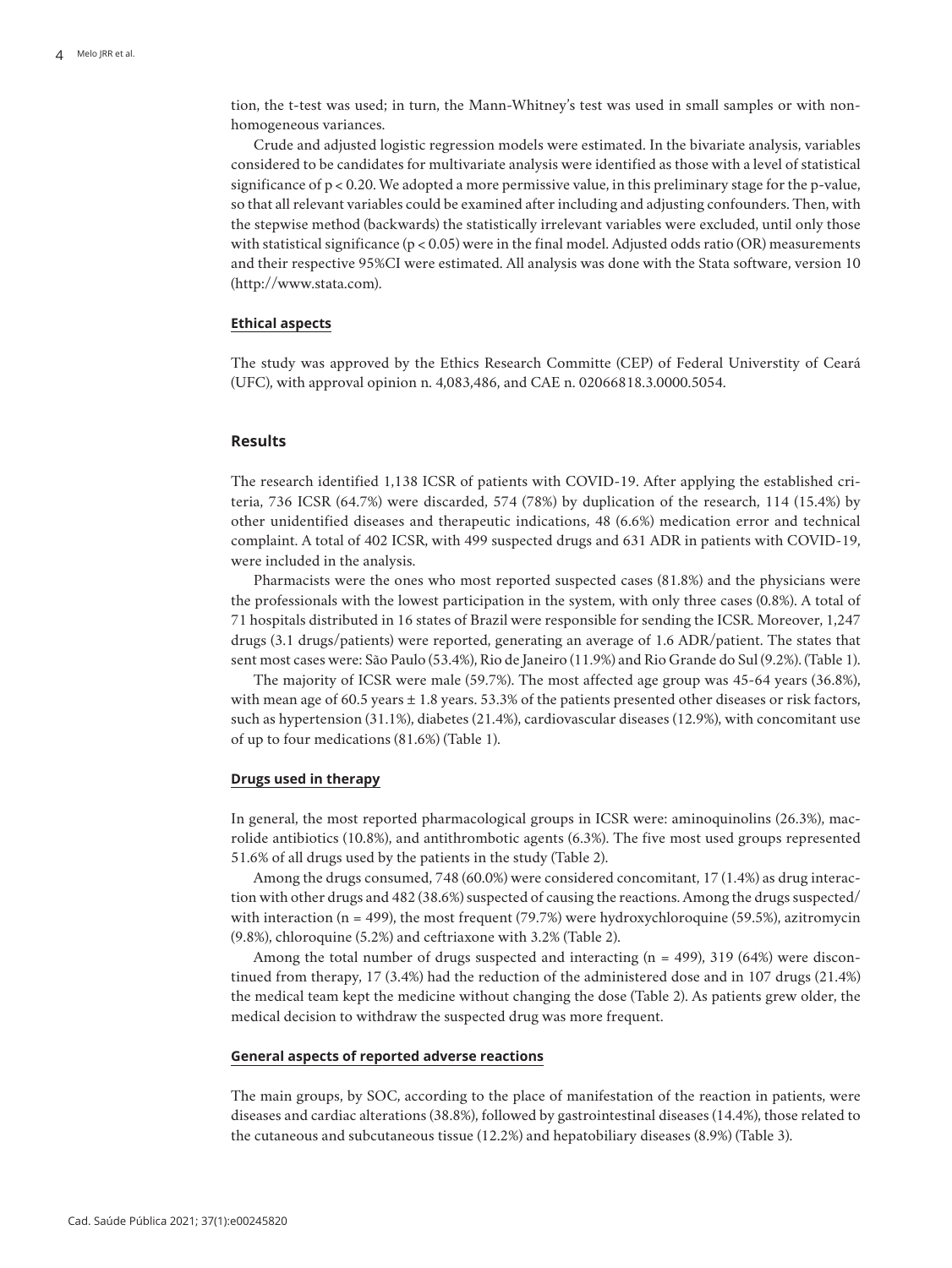**n %** Notifying professional Pharmacist 329 81.8 Physician 3 0.8 Other health professionals and the control of the control of the control of the control of the control of the control of the control of the control of the control of the control of the control of the control of the control Consumer/non-health professional 4 1.0  $\Gamma$ Total  $\Gamma$  100.0 State of the notification São Paulo 215 53.4 Rio de Janeiro 48 11.9 Rio Grande do Sul 37 9.2 Ceará 28 7.0 Pernambuco 16 4.0 Minas Gerais 2012 12:00 12:00 14 3.4 Rio Grande do Norte **7** 1.7 Federal District **7** 1.7 Bahia 7 1.7 Maranhão 6 1.5 Paraná 6 1.5 Espírito Santo 3 0.8 Piauí d'Albert († 1892)<br>2008 - Carl Stevens, politician française de la proponent de la proponent de la proponent de la proponent de<br>2018 - Carl Stevens, politician de la proponent de la proponent de la proponent de la pro São Catarina 3 0.8 Goiás 1 0.3 Mato Grosso do Sul 1 0.3 Sex Male  $162$   $40.3$ Female 240 59.7 Age group (years) (n = 386)  $*$ 0-17 0.5 18-44 75 19.4 45-64 142 36.8 65-74 18.7  $> 74$  24.6 Pre-existing conditions No  $186$  46.2  $Y$ es 216 53.3 Patients using multiple medications \*\* No  $328$  81.6  $Y$ es 18.4

Characteristics of adverse drug reaction (ADR) notifications, according to the notifying professional, the State, sex and age group, pre-existing disease of patients and polypharmacy. Brazil, March 1st to August 15, 2020 (N = 402).

\* 16 patients had their age ignored;

\*\* Use of five or more concomitant medications.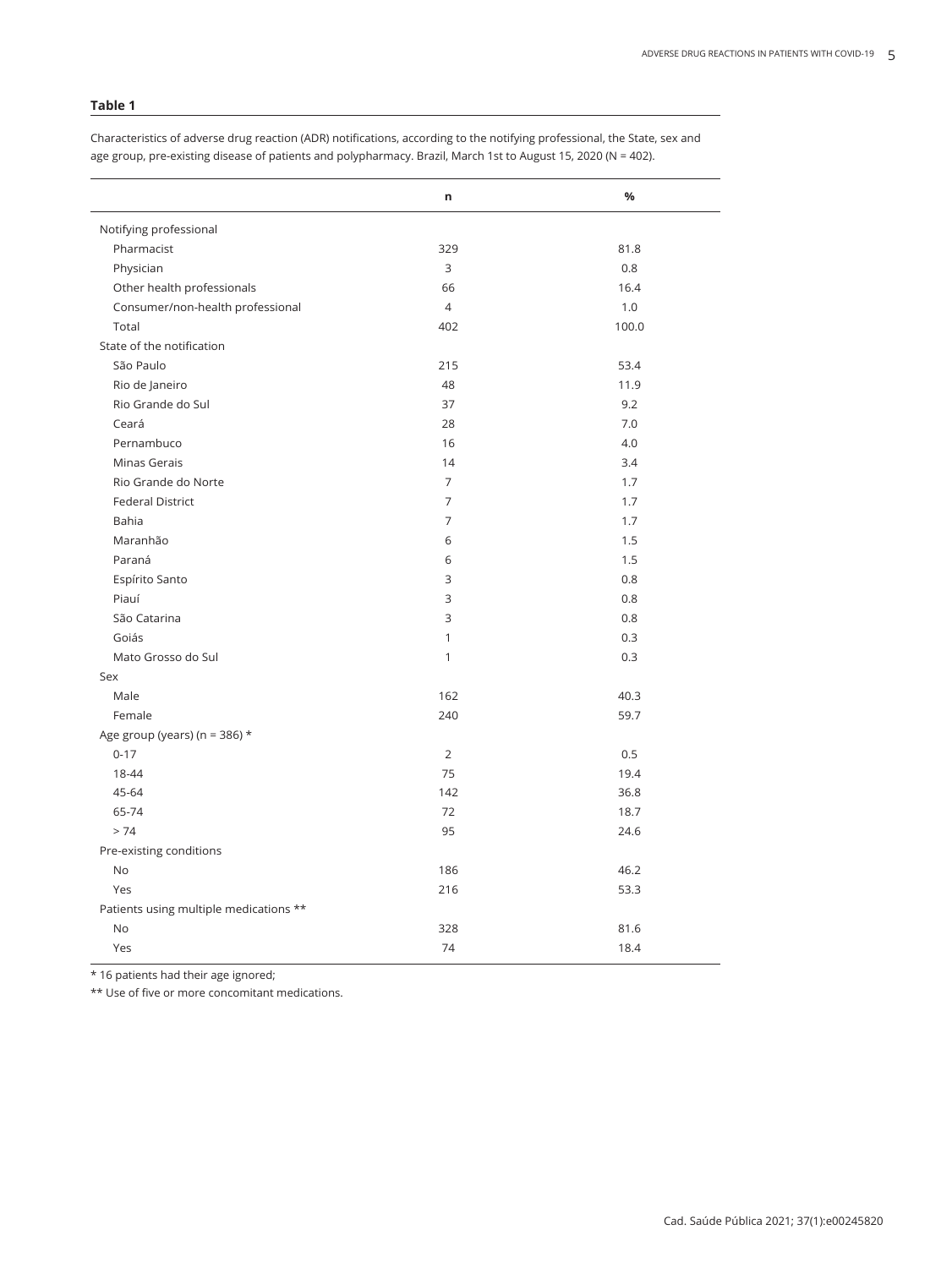Characteristics of the notifications, according to pharmacological groups, suspected drugs and actions of the medical team. Brazil, March 1st to August 15, 2020.

| Drugs used during hospitalization                                                  | n     | $\frac{0}{0}$ |
|------------------------------------------------------------------------------------|-------|---------------|
| Pharmacological groups *                                                           |       |               |
| Aminoquinolines                                                                    | 328   | 26.3          |
| Macrolide antibiotics                                                              | 135   | 10.8          |
| Antithrombotic agents                                                              | 78    | 6.3           |
| Beta-lactam antibacterials **                                                      | 71    | 5.7           |
| Systemic antivirals                                                                | 32    | 2.6           |
| Other groups                                                                       | 603   | 48.4          |
| Total                                                                              | 1,247 | 100.0         |
| Relation between the medication and the event                                      |       |               |
| Concomitant                                                                        | 748   | 60.0          |
| Interaction                                                                        | 17    | 1.4           |
| Suspected                                                                          | 482   | 38.6          |
| Total                                                                              | 1,247 | 100.0         |
| Interactive drugs or main suspected drugs                                          |       |               |
| Hydroxychloroquine                                                                 | 297   | 59.5          |
| Azithromycin                                                                       | 49    | 9.8           |
| Chloroquine                                                                        | 26    | 5.2           |
| Ceftriaxone                                                                        | 16    | 3.2           |
| Other drugs                                                                        | 111   | 22.2          |
| Total                                                                              | 499   | 100.0         |
| Action of the medical team in relation to the interactive drugs or suspected drugs |       |               |
| Suspension of medication                                                           | 319   | 64.0          |
| No dose change                                                                     | 107   | 21.4          |
| Dose reduction                                                                     | 17    | 3.4           |
| Ignored                                                                            | 56    | 11.2          |
| Total                                                                              | 499   | 100.0         |

\* 4th ATC (*Anatomical Therapeutical Chemical Classification System*) 13 level;

\*\* Penicillins excluded.

The causality assessment showed that 19.8% of the reactions were classified as probable, 67.4% as possible, 2.1% as unlikely and 10.6% as conditional, that is, indefinite due to the absence or low quality of information. Only one reaction (0.2%) was confirmed.

### **The analysis of factors associated with the presence of severe ADR in patients**

In total, 352 (56.4%) reactions were classified as severe, 37.8% of which were cardiac ADR with "QT interval prolongation". Regarding the outcome, 393 reactions (62.3%) were resolved, 137 (21.7%) were recovering, and 68 (11.3%) reactions had their outcomes ignored. A total of 30 reactions resulted in death; however, it was not possible to assess whether the reaction was the underlying cause of death. Table 4 presents all the outcomes of the main reactions.

When evaluating the factors associated with the presence of severe ADR among patients with COVID-19, presented in Table 5, we identified that men  $(OR = 1.7; 95\% CI: 1.1-2.6; p = 0.02)$  and those over 65 years (OR = 1.5; 95%CI: 1.01-2.6;  $p = 0.04$ ) were more likely to present severe ADR when compared to the other reported cases.

Hydroxychloroquine (OR = 2.1; 95%CI: 1.2-3.6; p < 0.01) and chloroquine (OR = 5.4; 95%CI: 1.9- 15.6; p < 0.01) were the only two drugs that were statistically associated with the presence of severe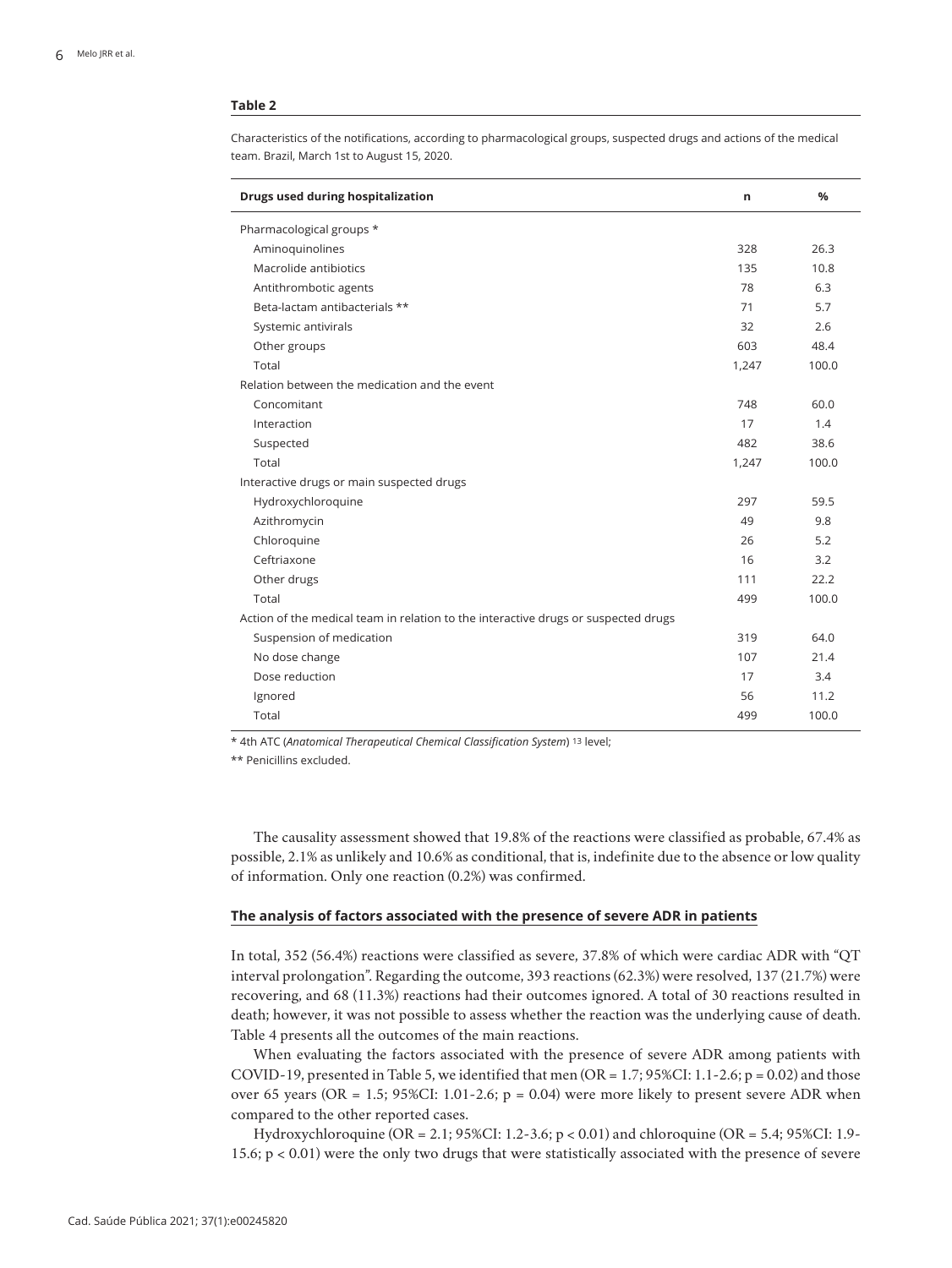**Main SOC and PT involved Azitromycin Chloroquine Hydroxycloroquine Ceftriaxione Others Total n (%) n (%) n (%) n (%) n (%) n (%)** Heart disease and investigations of cardiac changes (n = 245; 38.8%) QT interval prolongation 23 (41.1) 15 (48.4) 165 (44.4) 1 (4.8) 8 (5.3) 212 (33.6) Tachycardia 1 (1.8) - 10 (2.7) - 4 (2.7) 15 (2.4) Other heart disorders 2 (3.6) 3 (9.7) 18 (2.9) 3 (9.7) 18 (2.9) Gastrointestinal disorders (n = 91, 14.4%) Diarrhea 10 (17.9) - 24 (6.4) 2 (9.5) 11 (7.3) 47 (7.4) Nausea - 1 (3.2) 15 (4.0) 1 (4.8) 3 (2.0) 20 (3.2) Other gastrointestinal disorders 1 (1.8) 1 (3.2) 16 (4.3) 1 (4.3) 1 (4.3) 24 (3.8) Skin and subcutaneous tissue diseases  $(n = 77, 12.2%)$ Pruritus - 2 (6.4) 4 (1.1) 3 (14.3) 30 (19.9) 39 (6.2) Exanthema 4 (7.1) 2 (6.4) 5 (1.3) 5 (23.8) 11 (7.3) 27 (4.3) Other skin disorders 1 (1.8) - - 1 (1.8) - 1 (4.8) 7 (4.6) 9 (1.4) Hepatobiliary disorders (n = 56, 8.9%) Increased transaminases 4 (7.1) 2 (6.4) 28 (7.5) - 4 (2.7) 38 (6.0) Hepatotoxicity 4 (7.1) - 4 (1.1) 1 (4.8) 7 (4.6) 16 (2.5) Other liver disorders **2(0.3)** - 2(0.3) Diseases of the hematological and lymphatic systems (n = 44; 7.0%) Non-hemolytic anemias and medullary depression - 15 (4.0) 1 (4.8) 2 (1.3) 18 (2.9) Other hematological disorders - - - - - - - - - - - 16 (4.3) 1 (4,.8) 9 (6.0) 26 (4.1) Other SOC (n = 109, 18.2%) 6 (10.7) 5 (16.1) 56 (15.1) 56 (15.1) 56 (23.8) 46 (30.4) 118 (18.7) Final total 56 (8.9) 31 (4.9) 372 (59.0) 21 (3.3) 151 (23.9) 631 (100.0)

Distribution of the notified "drug-reaction" pairs, according to the Medical Dictionary for Regulatory Activities (MedDRA, version 23 8) classification (preferred reaction terminology – PT and system-organ-class – SOC). Brazil, March 1st, 2020 to August 15, 2020 (N = 631).

ADR. Patients who used hydroxychloroquine were almost twice more likely to have severe ADR than patients who did not use this medication; critically, those who used chloroquine were almost six times more likely to have severe ADR compared to patients who did not use this medication (Table 5).

#### **Analysis of cumulative doses until the onset of the first symptoms of ADR**

Among the 631 reported reactions, 271 of them (42.9%) had information on the total dose administered until the reaction (cumulative dose) appeared. Patients who used chloroquine had the highest cumulative dose mean with 1,503.8mg. As for azitromycin, the mean was 1,464.7mg, and for hydroxychloroquine it was 1,393.8mg (Table 6).

The cumulative mean dose of patients who used hydroxychloroquine and died was 1,485.7mg  $(SD = 999.0)$ , while for those who did not die was 1,399.0mg  $(SD = 904.3)$ . For those who used chloroquine and died, the cumulative mean dose was  $1,950mg(SD = 687.4)$  while for the group who did not die it was 1,456.8mg (SD = 864.7). Despite the differences between the means, they were not significant ( $p > 0.05$ ) (Table 6).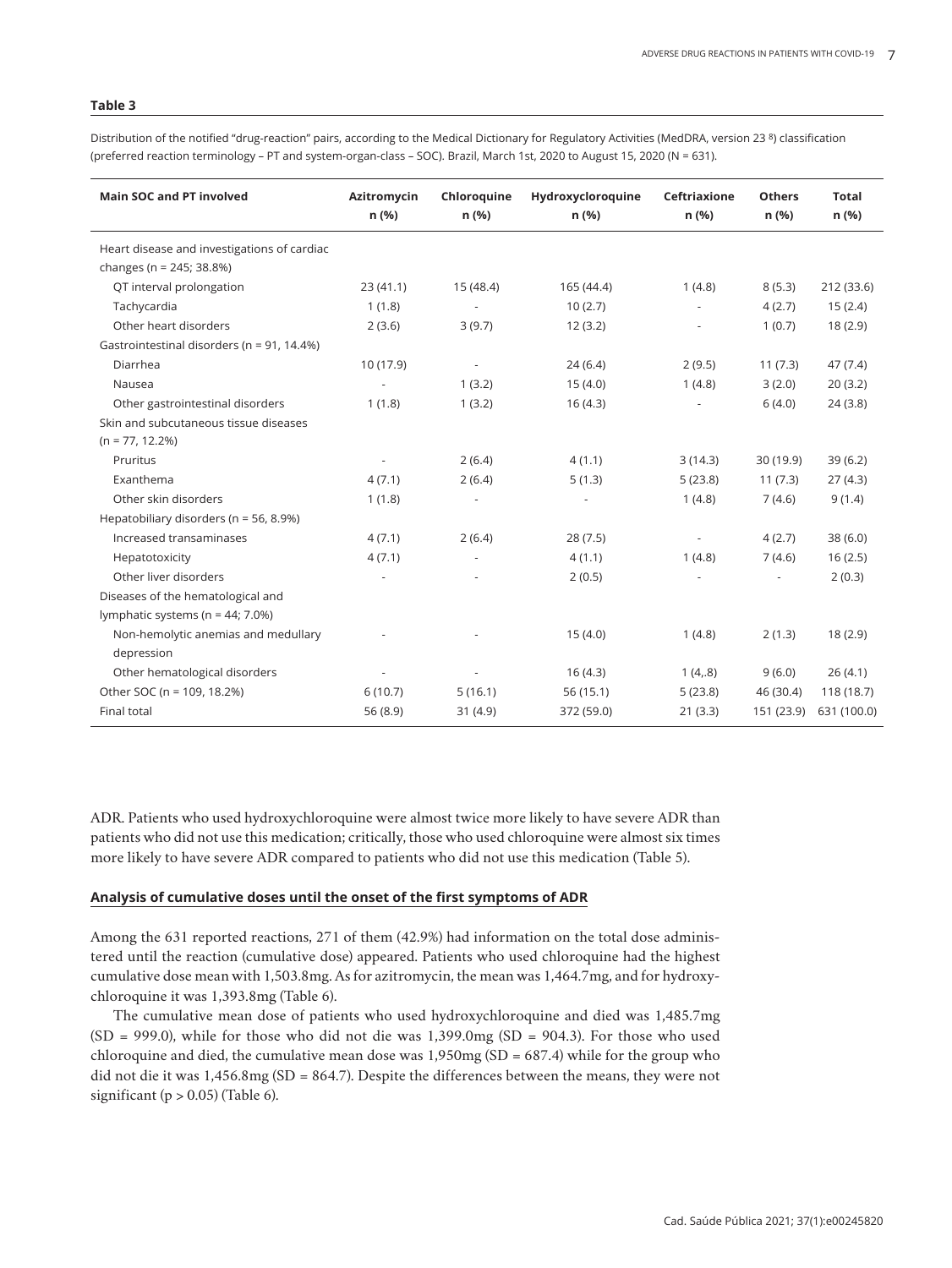Distribution of "drug-reaction" pairs according to sex, severity of reaction, causality and outcome of the reaction in COVID-19 patients. Brazil, March 1st, 2020 to August 15, 2020 (N = 613).

| <b>Variables</b>         | QT interval<br>prolongation | <b>Diarrhea</b> | Increase in<br><b>AST and ALT</b> | <b>Pruritus</b> | Anemia                   | Other      |
|--------------------------|-----------------------------|-----------------|-----------------------------------|-----------------|--------------------------|------------|
|                          | n (%)                       | n (%)           | n (%)                             | n (%)           | n (%)                    | n (%)      |
| Sex                      |                             |                 |                                   |                 |                          |            |
| Female                   | 84 (32.2)                   | 29(11.1)        | 13(5.0)                           | 12(4.6)         | 7(2.7)                   | 116 (44.4) |
| Male                     | 128 (34.6)                  | $18(4.9)$ *     | 25(6.8)                           | 27(7.3)         | 11(3.0)                  | 161 (43.5) |
| Age groups (years) **    |                             |                 |                                   |                 |                          |            |
| $0 - 17$                 |                             | 1(33.3)         | $\overline{\phantom{a}}$          | 1(33.3)         | $\sim$                   | 1(33.3)    |
| 18-44s                   | 26(21.3)                    | 7(5.7)          | 5(4.1)                            | 9(7.4)          | 3(2.5)                   | 72 (59.0)  |
| 45-64                    | 68 (30.6)                   | 18(8.1)         | 20(9.0)                           | 3(1.4)          | 8(3.6)                   | 105 (47.3) |
| 65-74                    | 46 (41.4)                   | 12(10.8)        | 5(4.5)                            | 4(3.6)          | 2(1.8)                   | 42 (37.8)  |
| > 74                     | 65 $(43.1)$ *               | 9(6.0)          | 6(4.0)                            | 21 (13.9)       | 5(3.3)                   | 45 (29.8)  |
| Severity of reaction *** |                             |                 |                                   |                 |                          |            |
| Non-severe               | 78 (28.7)                   | 29 (10.7) $*$   | 12(4.4)                           | 17(6.2)         | 6(2.2)                   | 130 (47.8) |
| Severe                   | $133(37.8)$ *               | 17(4.8)         | 26(7.4)                           | 21(6.0)         | 12(3.4)                  | 143 (40.6) |
| Causality                |                             |                 |                                   |                 |                          |            |
| Defined                  |                             |                 |                                   |                 |                          | 1(100.0)   |
| Probable                 | 54 (43.2)                   | 3(2.4)          | 4(3.2)                            | 10(8.0)         | $\overline{\phantom{a}}$ | 54 (43.2)  |
| Possible                 | 152 (35.8)                  | 37(8.7)         | 27(6.4)                           | 11(2.6)         | 15(3.5)                  | 183 (43.1) |
| Improbable               | $\sim$                      | 6(46.1)         | 1(7.7)                            | $\sim$          | $\sim$                   | 6(46.1)    |
| Conditional              | 6(9.0)                      | 1(1.4)          | 6(9.0)                            | 18 (26.9)       | 3(4.4)                   | 33 (49.2)  |
| Reaction outcome         |                             |                 |                                   |                 |                          |            |
| Death                    | 11(36.7)                    | 1(3.3)          | 7(23.3)                           |                 | $\overline{\phantom{a}}$ | 11(36.7)   |
| Fully recovered          | 140 (35.6)                  | 39 (9.9)        | 10(2.5)                           | 12(3.1)         | 13(3.3)                  | 179 (45.6) |
| Recovery in progress     | 33(24.1)                    | 5(3.7)          | 15(11.0)                          | 25(18.3)        | 4(2.9)                   | 55(40.1)   |
| Ignored                  | 28 (39.4)                   | 2(2.8)          | 6(8.4)                            | 2(2.8)          | 1(1.4)                   | 32(45.1)   |

\* p-value < 0.05 (Pearson's chi-squared test)

\*\* 22 drug-reaction pairs without the patient's age classification;

\*\*\* 7 drug-reaction pairs without classification of the severity of the reaction.

### **Individual analysis of the main reported reactions**

### **• QT interval prolongation**

Extension of the QT interval was the most reported reaction among all ADRs, with 212 records (33.6%). The main drugs suspected of provoking this reaction were chloroquine (48.4%), hydroxychloroquine (44.4%) and azitromycin (41.1%) (Table 3).

In the percentage distribution of this reaction by age group, a positive gradient was observed, from 21.6% among patients aged 18-44 years, to 43.1% in patients aged 75 years and over. Regarding the distribution by sex, 128 of these reactions occurred in men (34.6%), and 84 in women (32.2%) (Table 4).

A significant proportion of these reactions were severe ( $n = 133$ ; 37.8%) (Table 4). Two patients presented torsades de pointes after the use of hydroxychloroquine, causing prolonged hospitalizations and thus being classified as severe ADR.

Among the patients who had the length of the QT interval prolongation reported in the database  $(n = 118; 55.7\%)$ , the mean of this prolongation was  $513.1\text{ms}$ , (SD = 55.1). A total of 71 patients (60.2%) had this measure above 500ms. When evaluating this ADR, we observed that the mean prolongation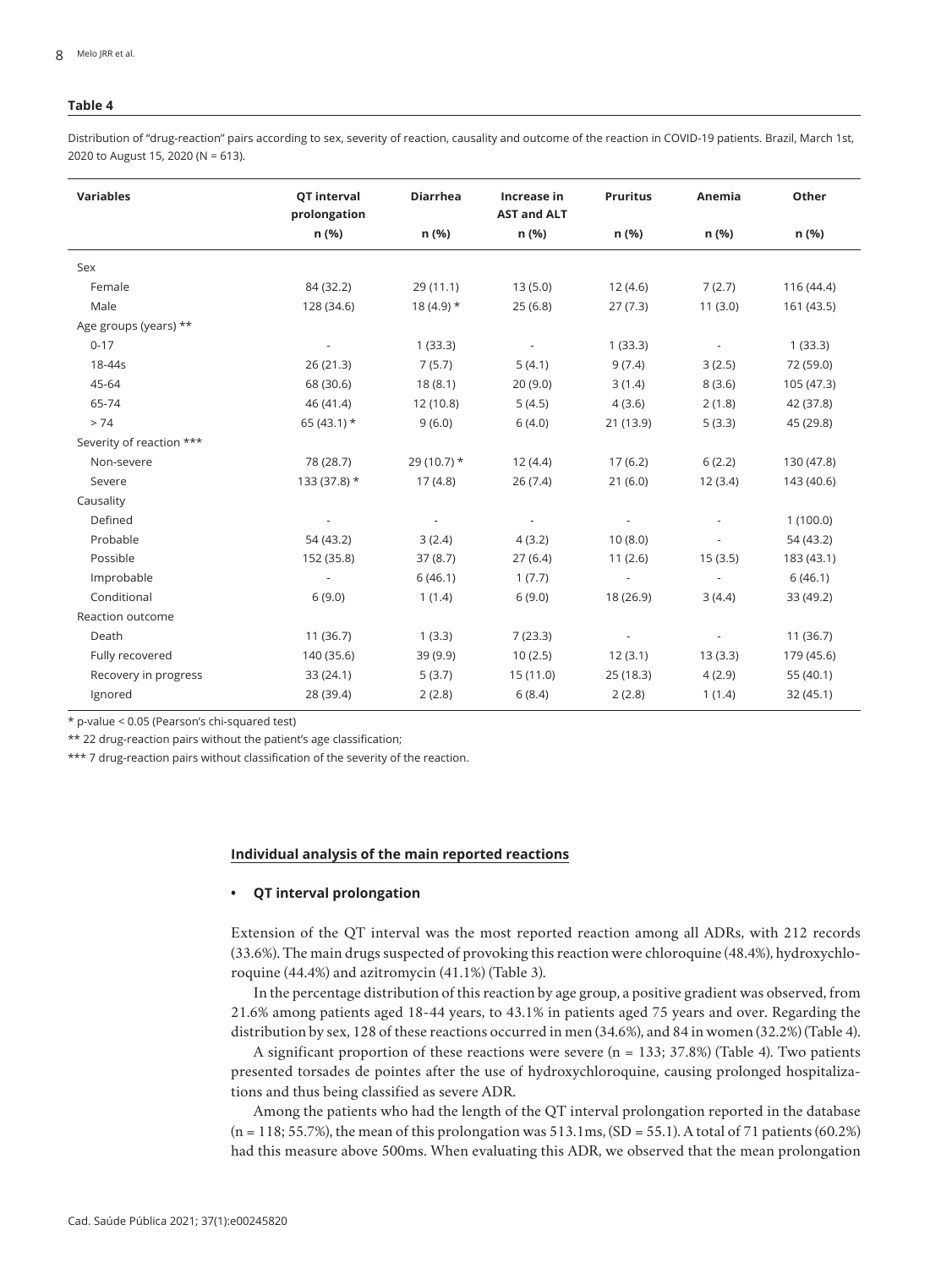Factors associated with the presence of severe adverse drug reaction (ADR) in patients with COVID-19, derived from crude and adjusted logistic regression analysis. Brazil, March 1st, 2020 to August 15, 2020.

|                            | Univariate analysis |               |         | <b>Multiple analysis</b> |              |             |  |
|----------------------------|---------------------|---------------|---------|--------------------------|--------------|-------------|--|
|                            | OR                  | 95%CI         | p-value | OR                       | 95%CI        | p-value     |  |
| Sex                        |                     |               |         |                          |              |             |  |
| Female                     | Ref.                |               |         |                          |              |             |  |
| Male                       | 1.7                 | $1.1 - 2.5$   | 0.01    | 1.7                      | $1.1 - 2.6$  | 0.02        |  |
| Polypharmacy               |                     |               |         |                          |              |             |  |
| < 5                        | Ref.                |               |         |                          |              |             |  |
| > 5                        | 1.1                 | $0.6 - 1.9$   | 0.61    |                          |              |             |  |
| Age classification (years) |                     |               |         |                          |              |             |  |
| < 65                       | Ref.                |               |         |                          |              |             |  |
| > 65                       | 1.5                 | $1.01 - 2.3$  | 0.04    | 1.5                      | $1.01 - 2.4$ | 0.04        |  |
| Has concomitant diseases   |                     |               |         |                          |              |             |  |
| <b>No</b>                  | Ref.                |               |         |                          |              |             |  |
| Yes                        | 1.2                 | $0.8 - 1.9$   | 0.27    |                          |              |             |  |
| Use of the medication:     |                     |               |         |                          |              |             |  |
| Azithromycin               | 0.8                 | $0.6 - 1.3$   | 0.43    |                          |              |             |  |
| Chloroquine                | 2.9                 | $1.1 - 7.4$   | 0.02    | 5.4                      | 1.9-15.6     | ${}_{0.01}$ |  |
| Hydroxychloroquine         | 1.4                 | $0.9 - 2.1$   | 0.16    | 2.1                      | $1.2 - 3.6$  | ${}_{0.01}$ |  |
| Ceftriaxone sodium         | 1.1                 | $0.6 - 1.9$   | 0.86    |                          |              |             |  |
| Other medication           | 0.7                 | $0.4 - 1.4$   | 0.36    |                          |              |             |  |
| Concomitant diseases       |                     |               |         |                          |              |             |  |
| Liver diseases             | 0.4                 | $0.03 - 4.5$  | 0.46    |                          |              |             |  |
| Hypertension               | 1.3                 | $0.8 - 2.0$   | 0.24    |                          |              |             |  |
| <b>Diabetes</b>            | 1.0                 | $0.6 - 1.7$   | 0.84    |                          |              |             |  |
| Gastrointestinal diseases  | 1.6                 | $0.3 - 8.9$   | 0.58    |                          |              |             |  |
| Heart diseases             | 1.4                 | $0.8 - 2.5$   | 0.30    |                          |              |             |  |
| Obesity                    | 1.4                 | $0.7 - 2.7$   | 0.33    |                          |              |             |  |
| Dyslipidemias              | 1.2                 | $0.5 - 2.7$   | 0.63    |                          |              |             |  |
| Respiratory diseases       | 2.1                 | $0.8 - 5.6$   | 0.12    |                          |              |             |  |
| Kidney diseases            | 0.6                 | $0.3 - 1.4$   | 0.26    |                          |              |             |  |
| Smoking habit              | 1.2                 | $0.2 - 7.4$   | 0.81    |                          |              |             |  |
| Neoplasias                 | 0,6                 | $0, 2 - 1, 8$ | 0,32    |                          |              |             |  |
|                            |                     |               |         |                          |              |             |  |

95%CI: 95% confidence interval; OR: odds ratio; Ref.: reference.

in patients using azitromycin was  $511.7 \text{ms (SD = 42.1)}$ , while for those using chloroquine it was 505.4ms (SD = 36.7) and for those using hydroxychloroquine it was 512ms (SD = 56.5) (Table 6).

The patients who used hydroxychloroquine and had a QT interval under 500ms had an average cumulative dose of 1,148.5mg, while patients who had QT interval above 500ms, the cumulative dose for this same drug was 1,662mg (p < 0.01). For both chloroquine and azitromycin, the behavior was similar; however, the difference between the means was not significant (Table 6).

Regarding the outcome of the reaction, it was found that 11 of these were classified as fatal, which represented 36.7% of all deaths in the study. Among these, nine cases were reported after the use of hydroxychloroquine (81.8%) and two after the use of chloroquine (18.2%). The mean QT interval prolongation among all patients who presented this ADR was 513.05ms (SD = 55.1), while in fatal cases for this same reaction it was 507.8ms (Table 6).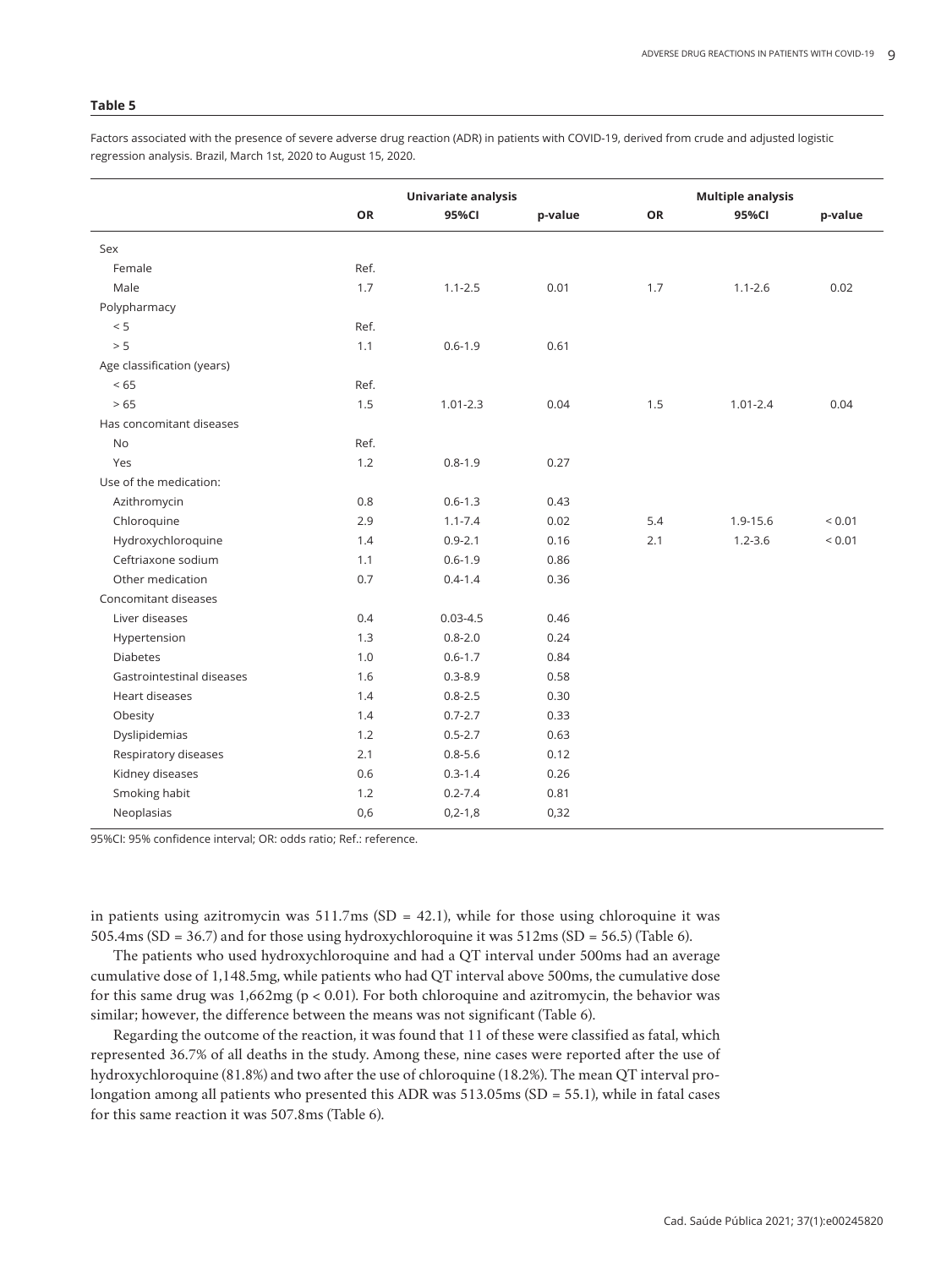Mean cumulative dose (in mg) and QT interval prolongation of COVID-19 patients who used the drugs hydroxychloroquine, chloroquine and azithromycin and presented adverse drug reactions (ADRs). Brazil, March 1st, 2020 to August 15, 2020.

| <b>Variables</b>                                              | <b>Azitromycin (SD)</b> | <b>Chloroquine (SD)</b> | Hydroxychloroquine (SD) |
|---------------------------------------------------------------|-------------------------|-------------------------|-------------------------|
| Mean cumulative dose                                          | 1,464.7 (681.8)         | 1,503.8 (833.9)         | 1,393.8 (891.5)         |
| Mean cumulative dose of patients with non-fatal outcome       | 1,526.7 (704.5)         | 1,456.8 (864.7)         | 1,399.0 (904.3)         |
| Cumulative mean dose of patients with fatal outcome           | $1,000.0$ (-)           | 1,950.0 (687.4)         | 1,485.7 (999.0)         |
| Mean cumulative dose of patients with QT interval under 500ms | 1,333.3 (288.7)         | 525.0 (106.1)           | 1,148.5 (762.9)         |
| Mean cumulative dose of patients with QT interval over 500ms  | (883.1) 400.0(883.1)    | 2,100.0 (1,430.9)       | 1,662.5 (1,167.0)       |
| Mean QT interval prolongation (ms)                            | 511.7 (42.1)            | 505.4 (36.7)            | 512.0 (56.5)            |
| Mean prolongation of QT interval (ms) in fatal cases          |                         |                         | 507.8 (32.1)            |
| Mean prolongation of the QT interval (ms) in fatal cases      | 510.8 (43.7)            | 491.8 (23.7)            | 514.7 (60.3)            |

SD: standard deviation.

#### **• Diarrhea**

The group of gastrointestinal diseases was the second SOC group with more reports of reactions  $(n = 1, n = 1)$ 91; 14.4%). In this group, diarrhea was the most reported ADR with 47 records (7.4%), with azitromycin (17.9%) and ceftriaxone (9.5%) being the main drugs suspected of causing these reactions (Table 3).

Women (11.1%) had more cases of diarrhea than men (4.9%; p < 0.05). Unlike the QT interval prolongation reaction, diarrhea was more often classified as non-severe (n = 29, 10.7%; p < 0.05) (Table 4). Men presented proportionally ( $n = 7$ ; 38.9%) more episodes of severe diarrhea than women ( $n = 10$ ; 35.7%), however, this difference was not significant ( $p = 1.00$ ). The only case classified as "fatal" was in a 70-year-old male patient who used azitromycin.

Among the diarrhea reactions with information on the actions adopted ( $n = 29$ ; 61.7%), in 13 of them the medical decision was to maintain drug therapy without any alteration (44.8%) and in 16 (55.2%) the doctor decided to suspend the suspect medication.

#### **• Pruritus**

Pruritus was the main ADR of the SOC of skin diseases, with 41 ICSRs (6.5%) (Table 3). The proportion of men who presented this ADR was higher than that of women, but without significant difference ( $p = 0.15$ ); in men, however, the reactions were severe. Patients under 18 years of age and those aged 75 years and over were proportionally the most affected by this reaction with 33.3 and 13.9%, respectively (Table 4).

Among the main reactions identified, pruritus had the highest percentage of causality assessed as "conditional" with 26.9%. Vancomin ( $n = 4$ ) and hydroxychloroquine ( $n = 4$ ) were the most reported drugs suspected of causing itches.

In 27 itching reactions (69.2%), the decision of the medical team was to suspend the use of the suspected drug. One reaction resulted in a reduction in the dose of the suspected drug, and in seven there was was no change in drug therapy (data not presented).

### **• Increase in transaminases (AST and ALT)**

Liver diseases and investigations were the fourth SOC group with the highest percentage of ADR, with a total of 56 reports (8.9%). The reaction "increase in transaminases" had the highest percentage in this group (n = 38; 6%). The main medicines suspected of provoking the reactions were: hydroxychloroquine (n = 28; 7.5%), azitromycin (n = 4; 7.3%) chloroquine (n = 2; 6.4%), (Table 3).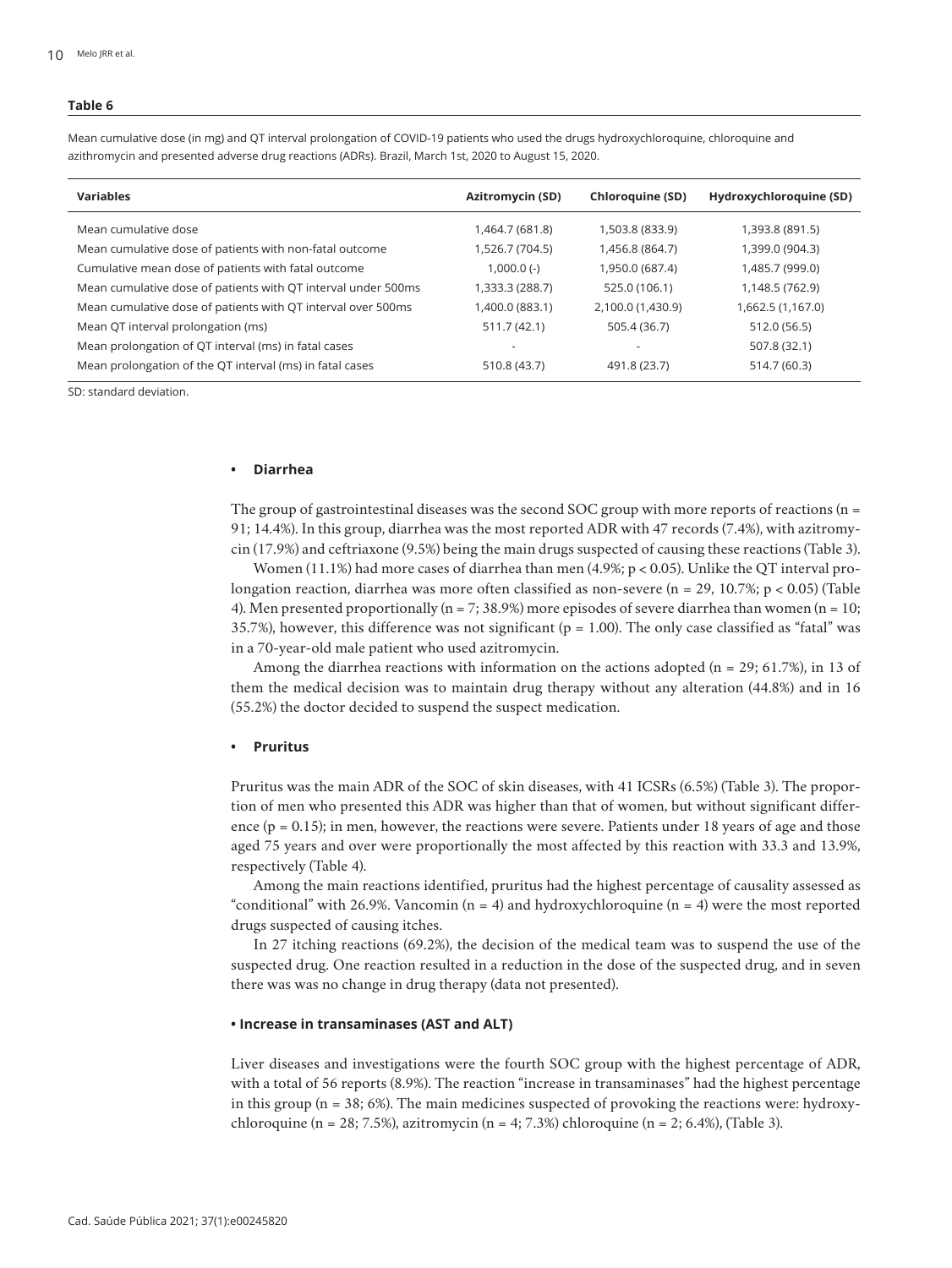The most affected age group was  $45{\text -}64$  years  $(n = 20; 9\%)$ , followed by the 65-74 years group  $(n = 5; 3.6\%)$ . The increase in transaminases occurred more in men  $(n = 25; 6.8\%)$  than women  $(n = 13;$ 5%), but this difference was not significant ( $p = 0.49$ ). The percentage of reactions classified as severe was 7.4% (Table 4). Men (72%) had a higher proportion of severe reactions than women (61.5%), however, this difference was not significant ( $p = 0.71$ ).

Regarding the outcome, seven reactions were fatal, which represented 23.3% of all deaths in the study, second only to the reaction "QT interval prolongation" (Table 4). Two reactions led to death after the use of hydroxychloroquine (28.6%), 2 with chloroquine (28.6%), 1 with azitromycin (14.3%).

### **Discussion**

This is the first study of ADRs of patients with COVID-19, collected by the electronic pharmacovigilance system of Brazil. The research described 631 ADRs in 402 patients from March 1, 2020 to August 15, 2020. The main drugs suspected of causing the reactions were HDC (59.5%), azitromycin (9.8%) and chloroquine (5.2%). The most reported reactions were QT interval prolongation (33.6%), diarrhea (7.4%), itching (6.5%) and the increase in transaminases (6.0%). 56.4% of all reactions were classified as severe. After the treatment of ADRs, 62.3% were recovered. 87.2% of the reactions had the causal link established as probable or possible.

The characteristics of the participants were similar to other studies 4,5,15,16,17 with this same theme, with the prevalence of men, patients over 60 years of age, with concomitant diseases and using multiple drugs.

Pharmacists sent most case reports with 81.8%, while physicians only submitted 0.8% ( $n = 3$ ) of the reports from the national base. This data was also found in a study from Ceará on COVID-19, where pharmacists were also the highest notifiers (98.8%) 15. It is already notorious that doctors notify little (around 5%) to pharmacovigilance systems 9. This majority participation of pharmacists may be explained, in part, by the greater engagement of these professionals in pharmacovigilance issues, as demonstrated in the results of attitude and practices studies in pharmacovigilance in Brazil 18 and in Ethiopia 19, with these professionals presenting better performances than the others. This data reinforces the importance of expanding pharmacovigilance training to all other health professionals.

In our study, 87.2% of the reactions were classified as probable or possible. In practice, few reactions are considered "defined" and this is due to the complexity of evaluating a causal relationship between a drug and an adverse reaction. This is because there are multiple approaches and different scenarios that can bring uncertainties regarding the causal link of the reaction, including the underlying disease itself (as a confounding factor), competing with the drug for the cause of the reaction 20.

The main sites of manifestation of the reactions we identified are similar to those verified in other studies of ADR in patients with COVID-19: cardiac, gastrointestinal, cutaneous and hepatobiliary systems 15,16,17,21,22. Prolongation of the QT interval favors the appearance of cardiac arrhythmias, ventricular fibrillation, torsade de pointes and sudden cardiac death 16,22,23. This reaction is common with chloroquine and hydroxychloroquine, and is dose-dependent on the concentration administered. QT intervals above 450ms in men and above 460ms in women are considered abnormal values. Our results showed that the mean QT interval exceeded 500ms for both sexes, which is already considered as a serious event 23.

A study with data from the French voluntary system of ADR notifications5 identified 131 cardiac reactions with 90 related to QT interval prolongation (68.7%), a lower percentage than that identified in our study (86.6%). An explanation for this fact may be due to the lower exposure of French patients to hydroxychloroquine and chloroquine, since the French government banned on May 27, 2020 the prescription of these drugs for treatment of COVID-19 24.

Among the reactions with reported QT interval prolongation, 64.3% were above 500ms, a higher percentage than found in France (53.3%) 4 by the study CloroCovid-19 5 and almost three times more than the study in a Dutch hospital (23%) 16. Our results were also consistent with the literature, which describes that drug-induced QT interval prolongation caused by medications is largely dosedependent 16. Patients with QT interval over 500 ms had a higher cumulative dose than those with QT interval under 500ms, which was a result also found in the CloroCovid-19 study 5. The data also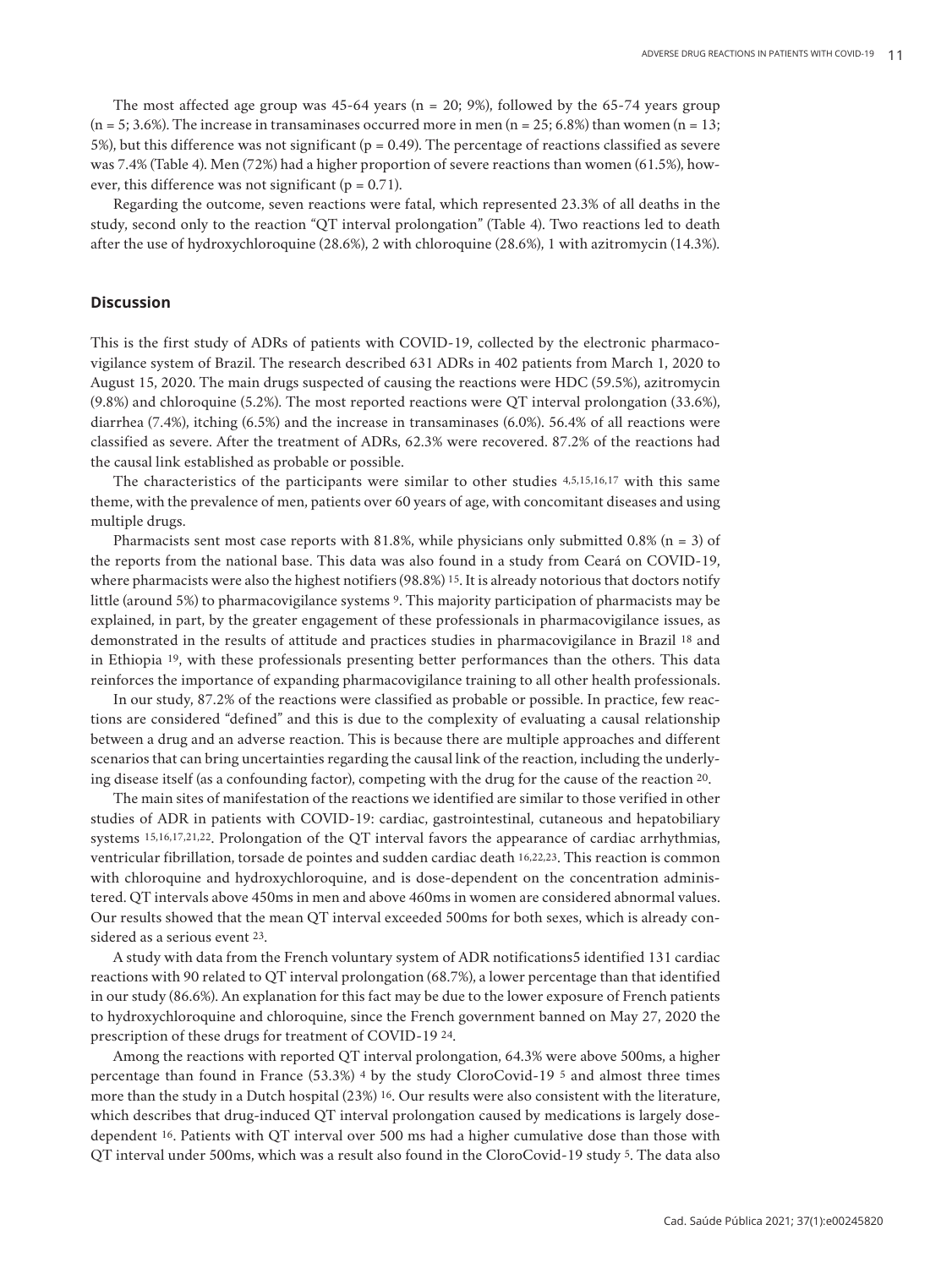showed that the medical team was on alert, since in 81% of these reactions, the patient had the drug suspended from therapy.

Diarrhea was the second most reported ADR and had the drugs azitromycin and ceftriaxone as its greatest suspects; and in smaller proportion, hydroxychloroquine. The study in Hunan, China 21, also pointed to gastrointestinal diseases as the second major factor with diarrhea as the main ADR of this group.

Hepatobiliary diseases were the third most identified adverse reactions in our study, with the increase in transaminases as the main adverse reaction of this group. Current data from the literature indicate that 14.8% to 53.1% of patients with COVID-19 have this type of reaction 25. The percentages found in our study (9.9%) was lower than in the study in Hunan (13.8%) 21 and by that identified in a study from Ceará (34%) 15.

Similar to gastrointestinal tract reactions, patients infected with SARS-CoV-2 may have elevated enzymes during the course of the disease 26; however, the mechanism of hepatobiliary diseases in the pandemic is still poorly understood, and the lesions may be caused by viral infection in the hepatocyte, immune system-related injury or even drug hepatotoxicity (ADR). This is characteristic of the complexity of causality analysis, as was previously discussed.

One of the relevant points in a drug monitoring program is the possibility of providing additional drug safety information, which previously could not be visualized during pre-marketing clinical trials, especially rare adverse reactions. Drugs that have questionable or uncertain effectiveness/safety profile require careful surveillance, especially those not yet used on a large scale 9. Antimalarial drugs have been used for many years in malaria-endemic regions worldwide including the Legal Amazon Region in Brazil. However, its large-scale use in other populations and for other purposes is not yet adequately evaluated and deserves great caution.

In consultation with the Anvisa-sanctioned hydroxychloroquine electronic leaflet (http://www. anvisa.gov.br/datavisa/fila\_bula/index.asp, accessed on 15/Aug/2020) we observed that reactions such as changes in liver function tests are considered unusual. However, this information is based on results of clinical studies with already-approved therapeutic dosages – for example, in rheumatic diseases. This situation is quite different from our current one, which is use without indication in the drug leaflet (off-label). Greater awareness of liver effects for this medicine is necessary since the population currently exposed is very different from the population in the clinical study of this drug.

Multivariate regression analysis identified that patients aged 65 years or over with COVID-19 are more associated with severe ADR than those under that age. Studies indicate that older patients are more sensitive to the adverse effects of some medications, and as age increases so does the likelihood of severe reactions 27,28. These results show us that the use of hydroxychloroquine and chloroquine in older patients can be particularly harmful, especially in the absence of proven efficacy for the disease at the rate.

Another finding our analysis was the identification of men with COVID-19 being more associated with severe ADR than women. In general, the literature points out that women are more susceptible to ADR than men 29. The analysis of the general data of the pharmacovigilance system of Portugal in the 2009-2011 period found a higher incidence of severe ADR in men when compared to women 28. One of our hypotheses to explain the association of severe ADR in men in our study may be due to the disease itself, which most severely affects the male gender, thus favoring polypharmacy in these patients. However, COVID-19 and its consequences are still little known, and greater monitoring of these severe ADRs is necessary to better understand this result. In general, our findings corroborate the results of other studies, especially those evaluating the safety of hydroxychloroquine and chloroquine 2,3,4,17, which identified the association of these drugs and severe ADR, leading to deaths.

Our study has some limitations. The data comes from a spontaneous surveillance system, so the results may have been underestimated. Studies claim that underreporting represents a major problem for ADR monitoring systems 30,31. In our study we identified two points about this problem. The first was the finding of 11 silent states in VigiMed in relation to cases of ADR by COVID-19, which led to question on whether the absence of notification was due to the lack of ADR in patients, operational and structural difficulties faced in the states and municipalities or in fact, an underreporting of ADRs. The second confirms the hypothesis of underreporting, with the results from a study from Ceará on COVID-19 15 that identified 182 cases of ADR in Ceará; however, 28 reports were only reported to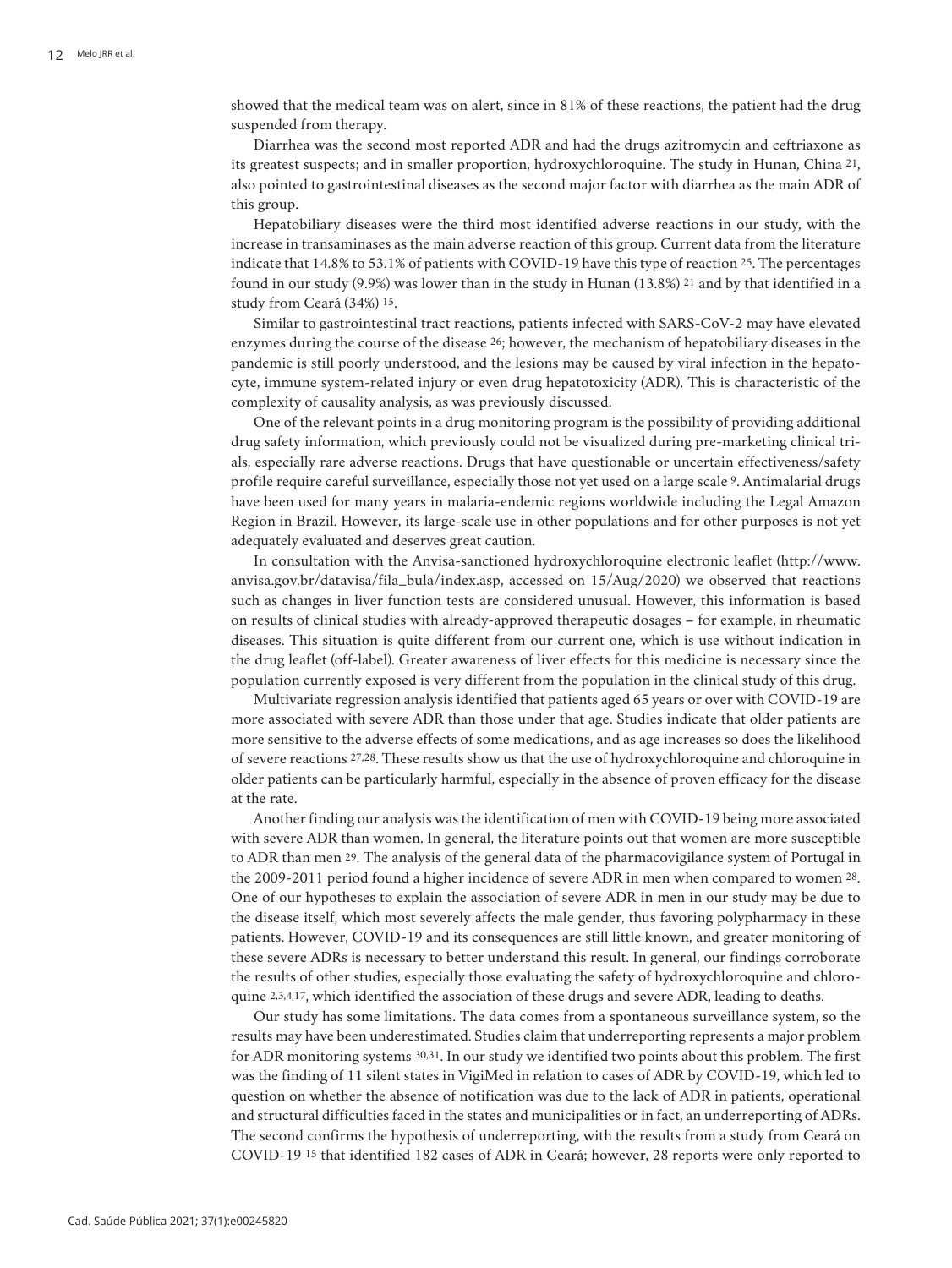VigiMed. Another point that may also have influenced the lower number of VigiMed notifications, given the current epidemiological scenario, is the referral of ADRs from patients in clinical studies to the clinical research sector of Anvisa, where it has another information system.

ICSR may present a certain degree of uncertainty due to problems in the quality of information and local variability of notifying institutions and professionals; therefore, the probability that suspected ADR is related to the drug is not the same in all cases.

The increase in reports of ADR for some drugs may have been influenced by the COVID-19 pandemic. Thus, interpretations of effect data, and particularly those based on comparisons between medications, can be misleading.

This study, both with regard to language and content, is the responsibility of the authors and does not necessarily express the opinion of Anvisa, CNMM or WHO.

# **Conclusion**

We describe the main ADRs of the drugs used in COVID-19 therapy in Brazil, which were spontaneously reported to Anvisa. The main sites of manifestation of ADRs were in the, cardiac, gastrointestinal, cutaneous tissues and hepatobiliary system. The drugs most involved in the reactions were hydroxychloroquine, chloroquine and azitromycin. Although it was not the objective of this study, the data suggests that a relevant degree of underreporting, which suggesting that the magnitude of ADRs in the analyzed context is higher than the expected. Most of the ADRs observed in this study have been previously described, however, in a completely different scenario from the current one and approved for the use of diseases that have undergone rigorous pre- and post-clinical tests with specific populations. The use of these drugs in this pandemic is experimental and so far the data available in the literature does not guarantee the safety and efficacy for COVID-19 treatment. Therefore, during these times of uncertainty, our results reinforce the importance of monitoring patients using drugs on an off-label strategy, as well as the immediate notification in VigiMed of the ADRs identified in the patients, and systematic analyses of the data by Anvisa. In addition, the study provides support for best practices in pharmacovigilance, which can contribute to effective and safe regulatory decision-making for patients and society as a whole, such as the revision of these drugs leaflets, based on the frequency and severity of ADRs, and elements that can facilitate the evaluation of the inclusion of new therapeutic indications based on a risk-benefit assessment.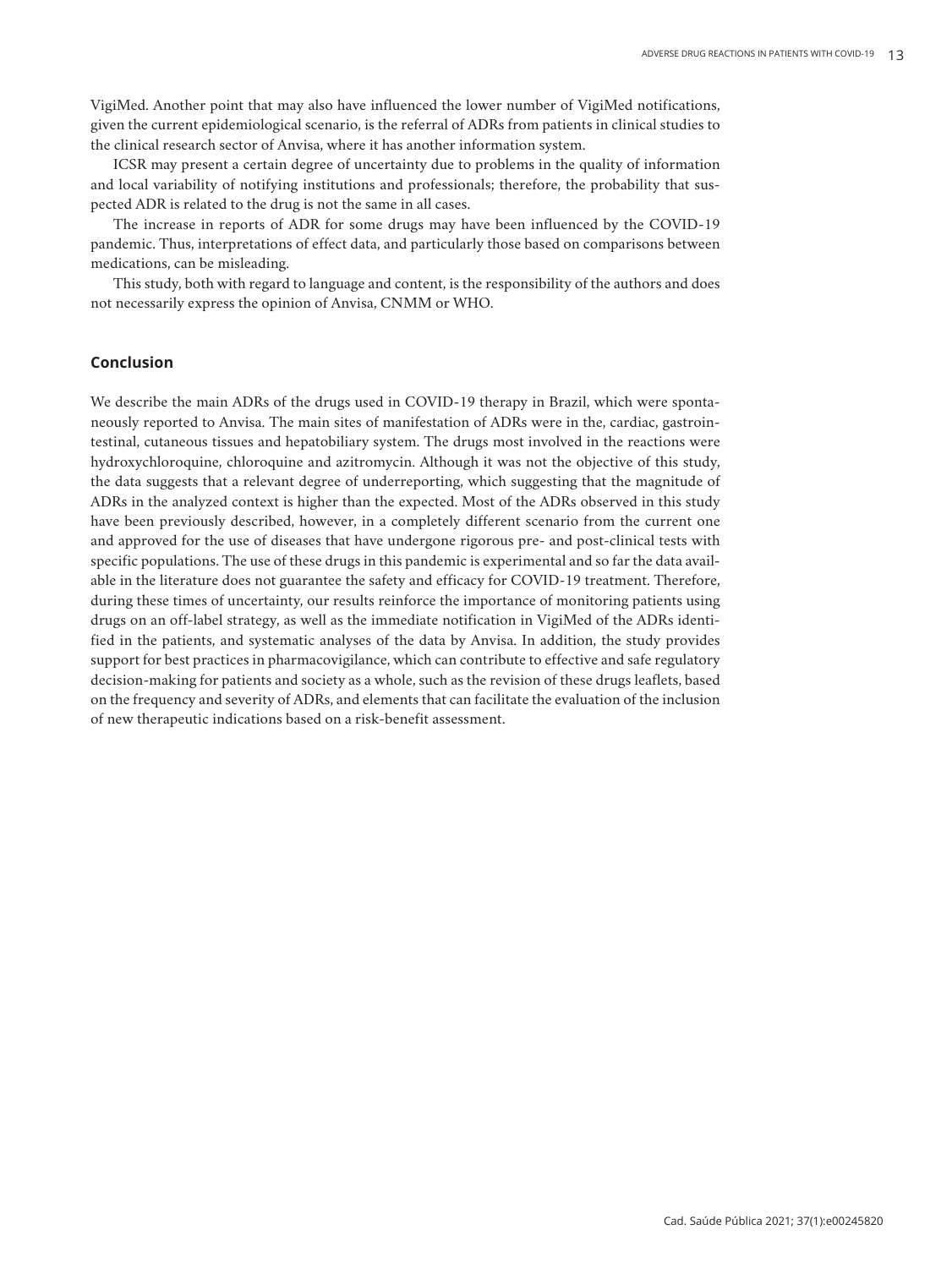# **Contributors**

J. R. R. Melo participated in the conception and design, analysis and interpretation of the data and writing of the article; he was also responsible for all aspects of the work to ensure accuracy and integ rity. E. C. Duarte and P. S. D. Arrais contributed in the analysis and interpretation of the data, critical review of the content and approval of the final ver sion. M. V. Moraes, K. Fleck and A. S. N. Silva par ticipated in the evaluation of the causality of reac tions, critical review of the content and approval of the final version.

# **Additional informations**

ORCID: José Romério Rabelo Melo (0000-0001- 8307-1362); Elisabeth Carmen Duarte (0000- 0002-4502-8467); Marcelo Vogler de Moraes (0000-0001-7496-6084); Karen Fleck (0000-0002- 4236-1002); Amanda Soares do Nascimento e Silva (0000-0002-9821-6066); Paulo Sérgio Dourado Arrais (0000-0001-9148-5063).

### **Acknowledgments**

We would like to thank colleagues, especially the Pharmacovigilance Management technicians work ing at Brazilian Health Regulatory Agency (Anvisa), who helped us from the collection of data to the revision of the manuscript. We also thank the reviewers for all comments and suggestions to improve our article.

### **References**

- 1. Epidemiology Working Group for NCIP Epi demic Response. The epidemiological charac teristics of an outbreak of 2019 novel corona virus diseases (COVID-19) in China. Zhong hua Liu Xing Bing Xue Za Zhi 2020; 41:145- 51.
- 2. Wiersinga WJ, Rhodes A, Cheng AC, Peacock SJ, Prescott HC. Pathophysiology, transmis sion, diagnosis, and treatment of coronavirus disease 2019 (COVID-19): a review. JAMA 2020; 324:782-93.
- 3. Pereira BB. Challenges and cares to promote rational use of chloroquine and hydroxychlo roquine in the management of coronavirus disease 2019 (COVID-19) pandemic: a timely review. J Toxicol Environ Health B Crit Rev 2020; 23:177-81.
- 4. Gérard A, Romani S, Fresse A, Viard D, Paras sol N, Granvuillemin A, et al. "Off-label" use of hydroxychloroquine, azithromycin, lopina vir-ritonavir and chloroquine in COVID-19: a survey of cardiac adverse drug reactions by the French Network of Pharmacovigilance Cen ters. Therapie 2020; 75:371-9.
- 5. Borba MGS, Val FFA, Sampaio VS, Alexandre MAA, Melo GC, Brito M, et al. Effect of high vs low doses of chloroquine diphosphate as adjunctive therapy for patients hospitalized with severe acute respiratory syndrome coro navirus 2 (SARS-CoV-2) infection: a random ized clinical trial. JAMA Netw Open 2020; 3:e208857.
- 6. Kalil AC. Treating COVID-19-off-label drug use, compassionate use, and randomized clinical trials during pandemics. JAMA 2020; 323:1897-8.
- 7. Souza TT, Godoy RR, Rotta I, Pontarolo R, Fernandez-Llimos F, Correr CJ. Morbidade e mortalidade relacionadas a medicamentos no Brasil: revisão sistemática de estudos obser vacionais. Rev Ciênc Farm Básica Apl 2014; 35:519-32.
- 8. International Council for Harmonisation of Technical Requirements for Pharmaceuticals for Human Use. Medical dictionary for regula tory activities - MedDRA, version 23.0. Geneva: International Council for Harmonisation of Technical Requirements for Pharmaceuti cals for Human Use; 2020.
- 9. Organização Mundial da Saúde. A importân cia da farmacovigilância. Brasília: Organização Mundial da Saúde; 2005.
- 10. Behera SK, Das S, Xavier AS, Velupula S, Sandhiya S. Comparison of different methods for causality assessment of adverse drug reac tions. Int J Clin Pharm 2018; 40:903-10.
- 11. International Council for Harmonisation of Technical Requirements for Pharmaceuti cals for Human Use. Implementation guide for electronic transmission of individual case safety reports (ICSRs): E2B(R3) data elements and message specification. Geneva: Interna tional Council for Harmonisation of Technical Requirements for Pharmaceuticals for Human Use; 2016.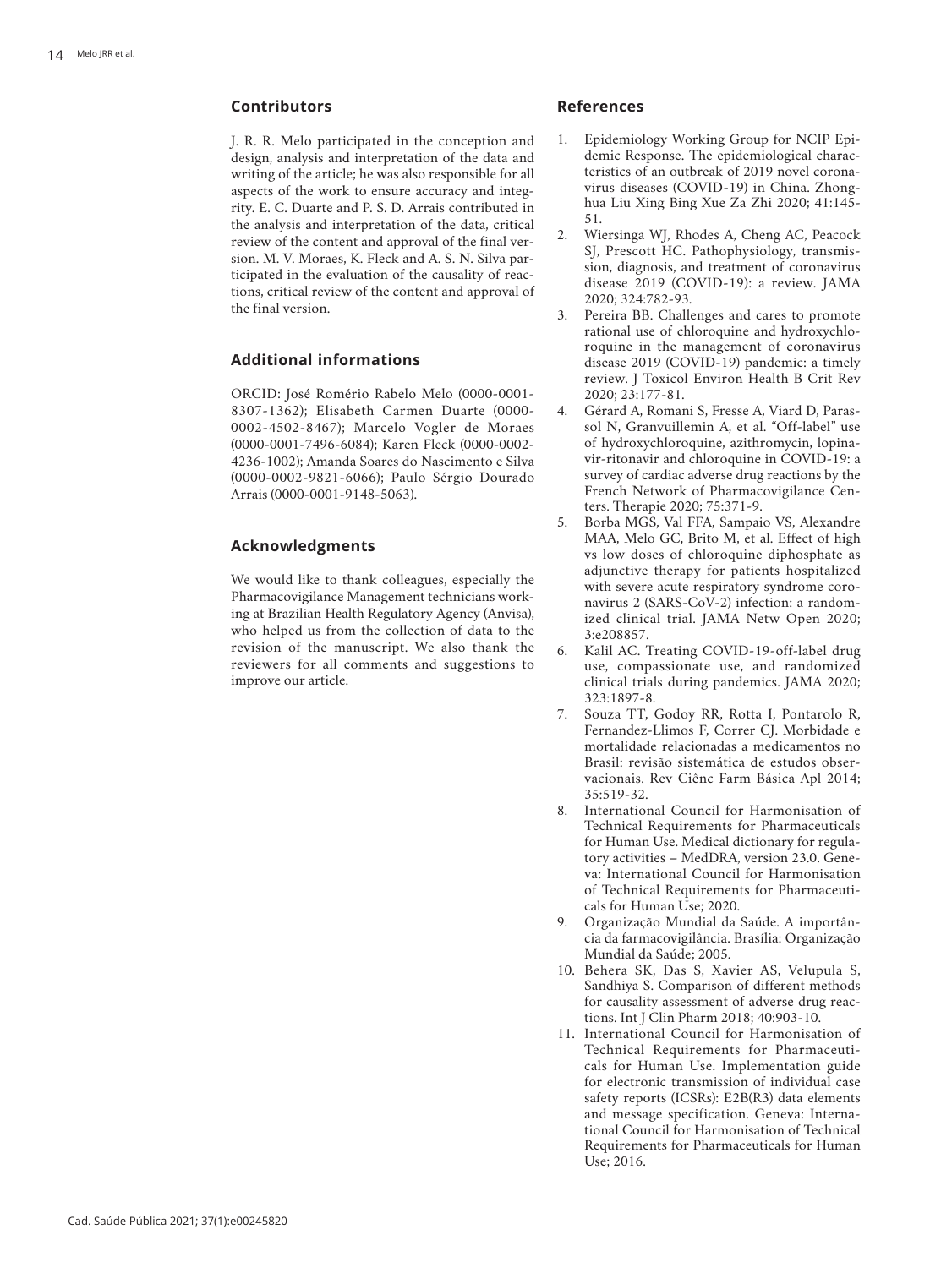- 12. Lindquist M. VigiBase, the WHO Global ICSR Database System: basic facts. Drug Inf J 2008; 42:409-19.
- 13. WHO Collaborating Centre for Drug Statistics Methodology; Norwegian Institute of Public Health. Guidelines for ATC classification and DDD assignment. 23th Ed. Oslo: World Health Organization; 2020.
- 14. Carvalho MFC, Romano-Lieber NS, Bergsten-Mendes G, Secoli SR, Riberio E, Lebrão ML, et al Polifarmácia entre idosos do Município de São Paulo: estudo SABE. Rev Bras Epidemiol 2012; 15:817-27.
- 15. Cabral FF, Pereira MB, Borges KDM, Passos ACB, Francelino EV, Monteiro MP, et al. Even tos adversos a medicamentos no tratamento da Covid-19 no Ceará. Cadernos ESP/CE 2020;  $14.30 - 7$
- 16. van den Broek MPH, Möhlmann JE, Abeln BGS, Liebregts M, van Dijk VF, Garde EMW. Chloroquine-induced QTc prolongation in COVID-19 patients. Neth Heart J 2020; 28:406-9.
- 17. Satlin MJ, Goyal P, Magleby R, Maldarelli GA, Pham K, Kondo M, et al. Safety, tolerability, and clinical outcomes of hydroxychloroquine for hospitalized patients with coronavirus 2019 disease. PLoS One 2020; 15:e0236778.
- 18. Melo JRR, Duarte EC, Ferreira KDA, Gon çalves YS, Moraes MVD, Arrais PSDR. Assess ment of knowledge, attitude and practice of pharmacovigilance among healthcare profes sionals in Brazil. J Young Pharm 2020; 12:255- 60.
- 19. Shanko H, Abdela J. Knowledge, attitudes, and practices of health care professionals toward adverse drug reaction reporting in Hiwot Fana Specialized University Hospital, Harar, East ern Ethiopia: a cross-sectional study. Hosp Pharm 2018; 53:177-87.
- 20. Mota DM, Kuchenbecker RS. Causalidade em farmacoepidemiologia e farmacovigilância: uma incursão teórica. Rev Bras Epidemiol 2017; 20:475-86.
- 21. Sun J, Deng X, Chen X, Huang J, Huang S, Li Y, et al. Incidence of adverse drug reactions in COVID-19 patients in China: an active moni toring study by hospital pharmacovigilance system. Clin Pharmacol Ther 2020; 108:791-7.
- 22. Ng TM, Olsen KM, McCartan MA, Puumala SE, Speidel KM, Miller MA, et al. Drug-in duced QTc-interval prolongation in the in tensive care unit: incidence and predictors. J Pharm Pract 2010; 23:19-24.
- 23. Rautaharju PM, Surawicz B, Gettes LS, Bailey JJ, Childers R, Deal BJ, et al. AHA/ACCF/HRS recommendations for the standardization and interpretation of the electrocardiogram: part IV: the ST segment, T and U waves, and the QT interval: a scientific statement from the American Heart Association Electrocardiogra phy and Arrhythmias Committee, Council on Clinical Cardiology; the American College of Cardiology Foundation; and the Heart Rhythm Society. Endorsed by the International Soci ety for Computerized Electrocardiology. J Am Coll Cardiol 2009; 53:982-91.
- 24. Julien G. L'hydroxychloroquine n'est plus au torisée en France contre le Covid-19, hors essais cliniques. Outre-mer 2020; 27 may. https://la1ere.francetvinfo.fr/hydroxychlo roquine-n-est-plus-autorisee-france-contrecovid-19-836808.html.
- 25. Olry A, Meunier L, Délire B, Larrey D, Hors mans Y, Louë HL, et al. Drug-induced liver injury and COVID-19 infection: the rules re main the same. Drug Saf 2020; 43:615-7.
- 26. Patel KP, Patel PA, Vunnam RR, Hewlett AT, Jain R, Jing R, et al. Gastrointestinal, hepa tobiliary, and pancreatic manifestations of COVID-19. J Clin Virol 2020; 128:104386.
- 27. Davies EC, Green CF, Taylor S, Williamson PR, Mottram DR, Pirmohamed M. Adverse drug reactions in hospital in-patients: a prospective analysis of 3695 patient-episodes. PLoS One 2009; 4:e4439.
- 28. Silva JC, Soares M, Martins S. Reações adver sas a medicamentos: análise da base de dados do Sistema Nacional de Farmacovigilância (SVIG) 2009-2011. Relatório final. Lisboa: Au toridade Nacional do Medicamento e Produ tos de Saúde, Ministério da Saúde; 2012.
- 29. Rademaker M. Do women have more adverse drug reactions? Am J Clin Dermatol 2001; 2:349-51.
- 30. Hazell L, Shakir S. Under-reporting of adverse drug reactions: a systematic review. Drug Saf 2006; 29:385-96.
- 31. Davies EC, Green CF, Taylor S, Williamson PR, Mottram DR, Pirmohamed M. Adverse drug reactions in hospital in-patients: a prospective analysis of 3695 patient-episodes. PLoS One 2009; 4:e4439.